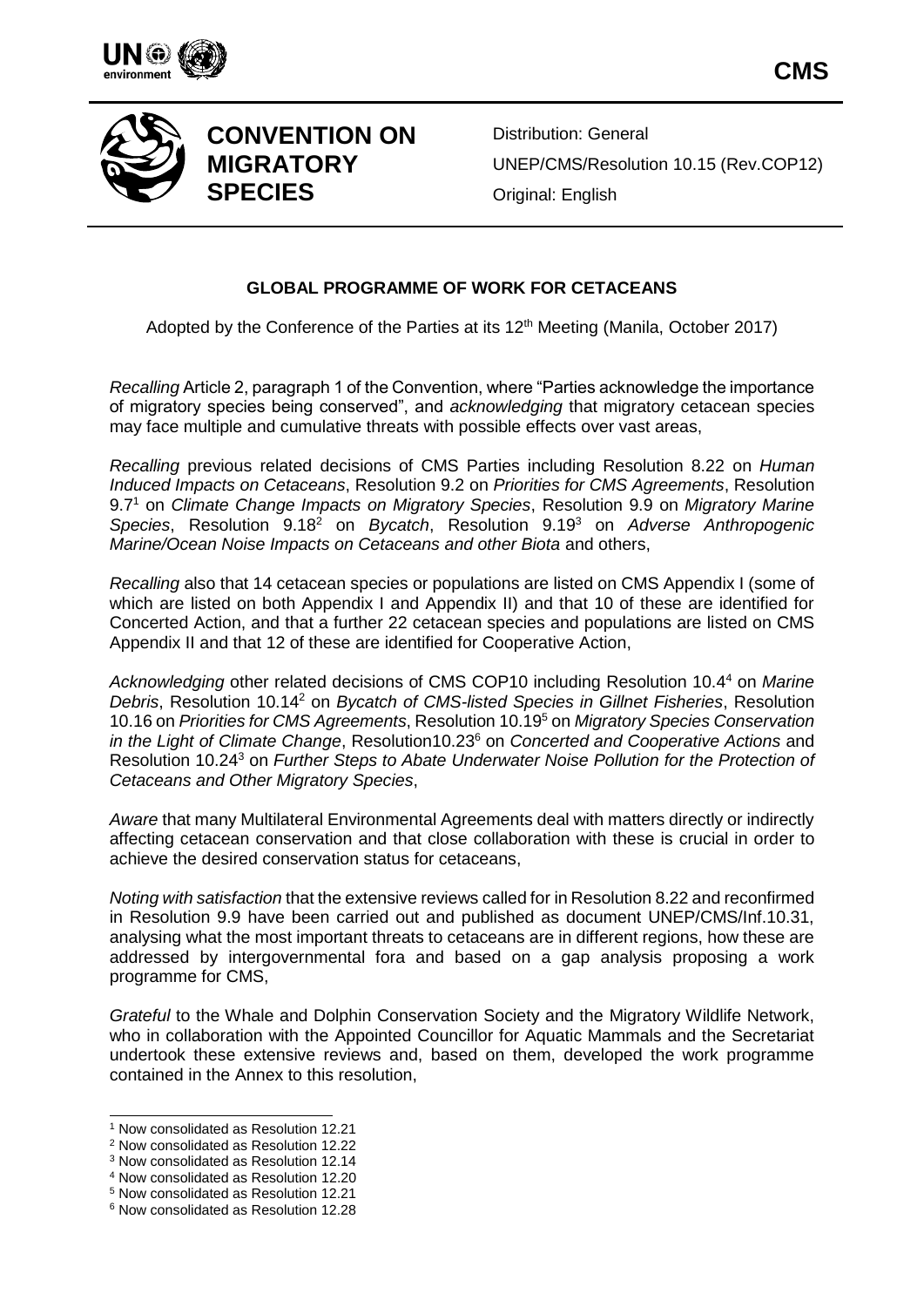*Noting* the lack of data on the distribution and migration of some populations of cetaceans and the adverse and increasing human-induced impacts cetaceans are exposed to, and

*Recognizing* the important role that the CMS Family, IMO, CITES, FAO/COFI and IWC each has in determining the global strategies for minimizing the reviewed threats,

> *The Conference of the Parties to the Convention on the Conservation of Migratory Species of Wild Animals*

- 1. *Adopts* the Global Programme of Work for Cetaceans contained in the Annex to this resolution;
- 2. *Reiterates* its urgent call on Parties and non-Parties that exercise jurisdiction over any part of the range of cetacean species listed on the appendices of CMS, or over flag vessels that are engaged outside national jurisdictional limits, to cooperate as appropriate with relevant international organizations;
- 3. *Urges* Parties and non-Parties to promote the integration of cetacean conservation into all relevant sectors by coordinating their national positions among various conventions, agreements and other international fora;
- 4. *Encourages* the participation of all relevant stakeholders in the work of cetacean-related agreements of CMS;
- 5. *Urges* Parties and *invites* Agreement Parties, MOU Signatories, partner organizations and the private sector to facilitate the implementation of the Global Programme of Work for Cetaceans with voluntary contributions and in-kind support;
- 6. *Reaffirms* Resolution 9.9 on Migratory Marine Species and *urges* the Scientific Council to address outstanding actions;
- 7. *Instructs* the Scientific Council and Secretariat, subject to availability of resources, to address the actions foreseen in the Global Programme of Work for Cetaceans;
- 8. *Reiterates* the request to the Secretariat to consider options for increasing linkages and synergies within the CMS Family by promoting joint priorities, the sharing of technical expertise and resources and holding joint meetings if appropriate;
- 9. *Requests* the Secretariat and Scientific Council to continue and increase efforts to collaborate with other relevant international fora, with a view to avoiding duplication, increasing synergies and raising the profile of CMS and CMS cetacean-related agreements in these fora;
- 10. *Requests* the Secretariat and the Scientific Council to maintain and, where appropriate, seek to enhance cooperation and collaboration with the International Whaling Commission and its Scientific and Conservation Committees;
- 11. *Instructs* the Scientific Council's Aquatic Mammals Working Group (AMWG), chaired by the CMS Appointed Councillor for Aquatic Mammals to work intersessionally, using electronic means where appropriate; and
- 12. *Encourages* participation of other appointed Councillors and relevant species focal points, the scientific or advisory bodies of all CMS aquatic mammal agreements; relevant IUCN Specialist Groups; experts from FAO/COFI, CITES and IWC; and experts from CMS Partner Organizations.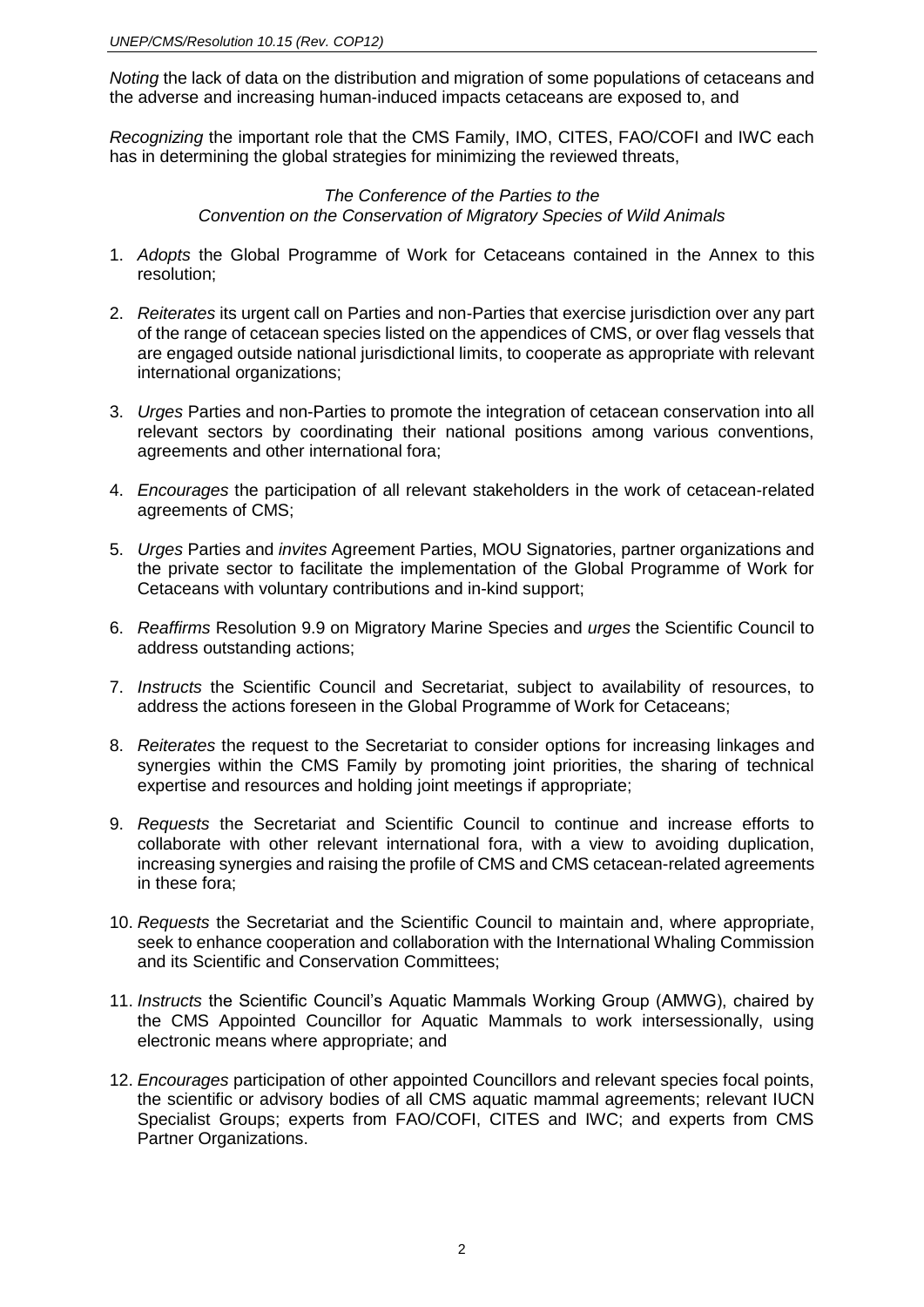# **Annex to Resolution 10.15 (Rev.COP12)**

# **CMS GLOBAL PROGRAMME OF WORK FOR CETACEANS (2012-2024)**

### **Global Actions**

1. Based on the review of information, global collaborative action to address entanglement and bycatch and climate change are weighted as high; ship strikes, pollution, marine noise and habitat and feeding ground degradation are lower.

# **In the period 2012-2017 (from COP10 to COP12)**

2. The Secretariat and the Scientific Council should maintain and where appropriate seek to enhance cooperation and collaboration with:

- 2.1. FAO/COFI in particular in respect of bycatch;
- 2.2. CITES to support and complement the conservation activities of each convention. In particular:
	- a) develop a formal process within CMS for providing comments to CITES on proposals to amend the latter's Appendices and to seek comments from CITES on proposals to amend the CMS Appendices;
	- b) representing CMS agreements when needed, to formally contribute to the deliberations of CITES Animals Committee and other CITES processes;
- 3. The Aquatic Mammals Working Group (AMWG) should:
	- 3.1. develop appropriate metrics for the reporting of regional conservation progress, to ensure the CMS Global Programme of Work for Cetaceans can be regularly and consistently assessed and forecast;
	- 3.2. provide advice as requested for CMS's engagement with FAO/COFI, UNICPOLOS, CITES and IWC;
	- 3.3. host a workshop to review and provide advice on the impact of the emergent science of cetacean social complexity and culture, as it relates to regional populations and to inform forward decision about CMS conservation priorities;
	- 3.4. develop advisory positions for use in Environmental Impact Assessments at the regional level;
	- 3.5. develop regular reports on progress of the CMS Global Programme of Work for Cetaceans for COP11 and COP12;
	- 3.6. facilitate the development of thematic resolutions addressing priority threats for COP11 and COP12; and
	- 3.7. support Parties in the development of any regional cetacean-related agreements and action plans prioritized by the COP.

### **In the period 2017-2024 (from COP12 to COP14)**

- 4. The AMWG should:
	- 4.1. provide advice as requested for CMS's engagement with FAO/COFI, UNICPOLOS, CITES and IWC;
	- 4.2. develop advisory positions for use in Environmental Impact Assessments at the regional level;
	- 4.3. establish regional priorities for conservation research;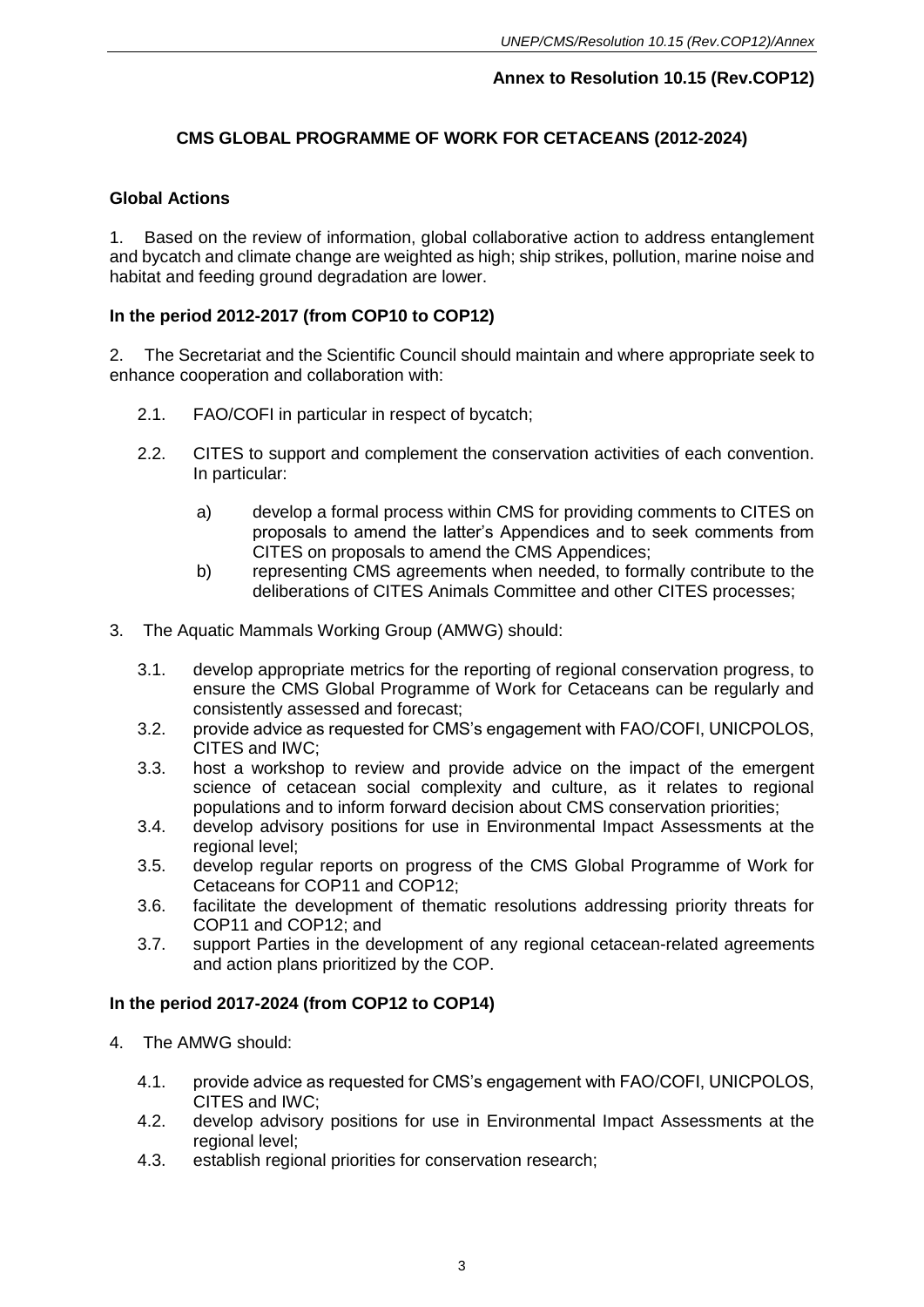- 4.4. develop regular reports on progress of the CMS Global Programme of Work for Cetaceans for COP13 and COP14;
- 4.5. facilitate the development of thematic resolutions addressing priority threats for COP13 and COP14;
- 4.6. support Parties in the development of any regional cetacean-related agreements and action plans prioritized by the COP; and
- 4.7. facilitate appropriate processes to forecast the next iteration of the CMS Global Programme of Work for Cetaceans.

### **North East Atlantic Ocean Actions**

5. In the North East Atlantic Ocean collaborative action to address entanglement and bycatch, pollution and noise pollution are weighted as high priorities; habitat and feeding ground degradation are medium; climate change and ship strikes are lower.

6. Fifteen species and populations are listed on the CMS Appendices for this region, and these are:

- a) Atlantic white-sided dolphin (*Lagenorhynchus acutus)* Appendix II
- b) Blue whale (*Balaenoptera musculus*) Appendix I +Concerted/Cooperative Action
- c) Common bottlenose dolphin (*Tursiops truncatus)* Appendix II
- d) Fin whale (*Balaenoptera physalus*) Appendix I/II +Concerted/Cooperative Action
- e) Harbour porpoise / Common porpoise (*Phocoena phocoena*) Appendix II
- f) Humpback whale (*Megaptera novaeangliae*) Appendix I +Concerted/Cooperative Action
- g) Killer whale / Orca (*Orcinus orca*) Appendix II
- h) Long-finned pilot whale (*Globicephala melas*) Appendix II
- i) Northern bottlenose whale (*Hyperoodon ampullatus*) Appendix II
- j) North Atlantic right whale (*Eubalaena glacialis*) Appendix I
- k) Risso's dolphin (*Grampus griseus*) Appendix II
- l) Sei whale (*Balaenoptera borealis*) Appendix I/II +Concerted/Cooperative Action
- m) Short-beaked common dolphin (*Delphinus delphis*) Appendix II
- n) Sperm whale (*Physeter macrocephalus*) Appendix I/II +Concerted/Cooperative Action
- o) White-beaked dolphin (*Lagenorhynchus albirostris*) Appendix II

# **In the period 2012-2017 (from COP10 to COP12)**

- 7. The Secretariat and the Scientific Council should:
	- 7.1. cooperate and collaborate with ASCOBANS, ACCOBAMS and the Bern Convention;
	- 7.2. extend their cooperation and collaboration with ASCOBANS and OSPAR on the identification of and where appropriate work on the protection of habitats of harbour porpoise (*Phocoena phocoena*) within the overlapping ASCOBANS and OSPAR areas;
	- 7.3. cooperate and collaborate with ASCOBANS and IMO. This is already a positive and important relationship;
	- 7.4. establish an active collaboration agreement with relevant RFMOs, with the objective of measurably reducing cetacean bycatch.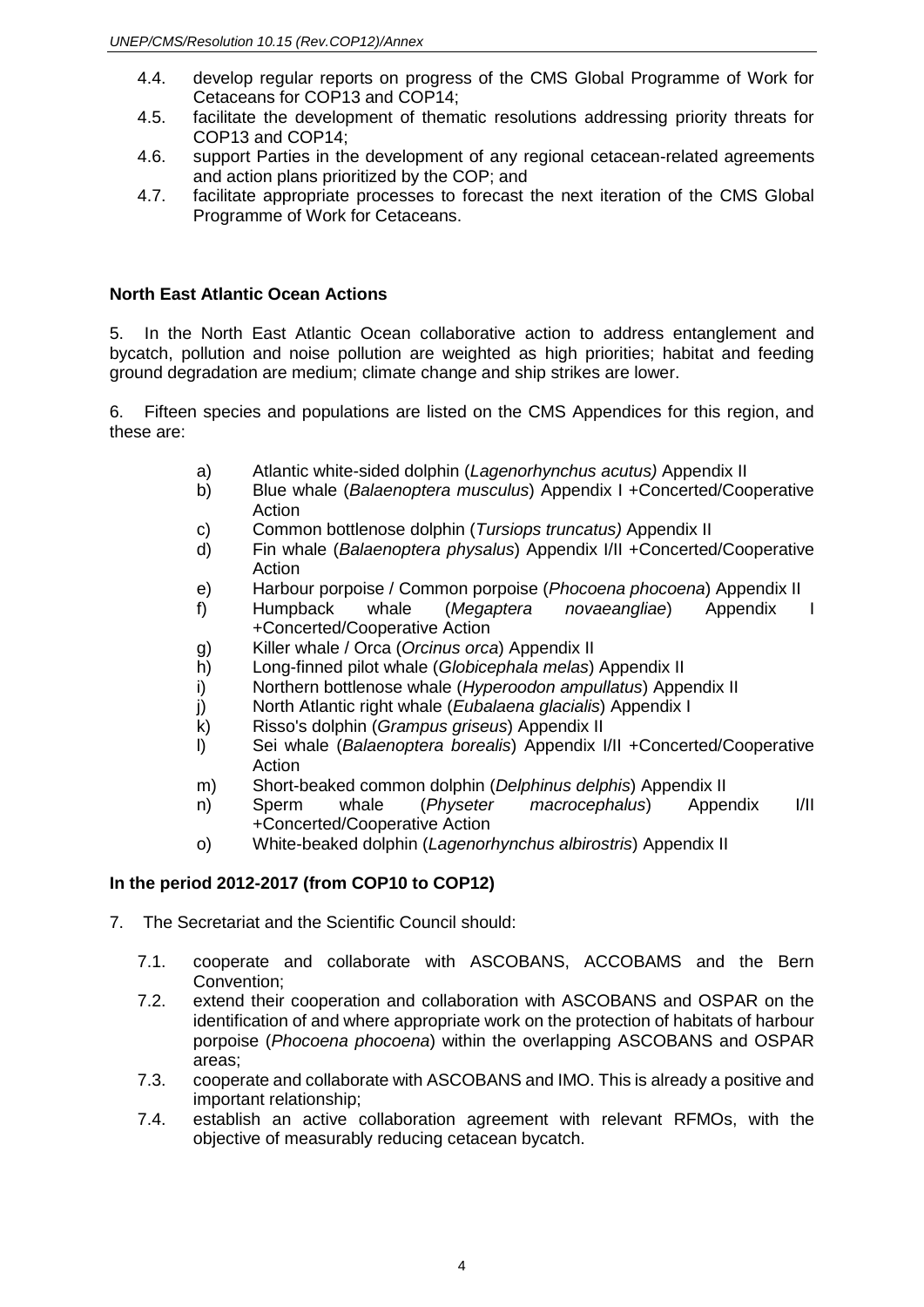- 8. The AMWG should:
	- 8.1. provide support to ASCOBANS and ACCOBAMS, especially with assessing and defining appropriate standards for noise pollution; and
	- 8.2. develop comprehensive reports on regional progress of the CMS Global Programme of Work for Cetaceans for COP11 and COP12.

# **In the period 2017-2024 (from COP12 to COP14)**

- 9. The Secretariat and the Scientific Council should:
	- 9.1. if invited by ASCOBANS Parties, assist them to assess the benefits of geographically extending the ASCOBANS region to encompass the whole of the regional range of the 15 Appendix listed species and extending the mandate of ASCOBANS to cover the Appendix I listed great whales; and
	- 9.2. extend their cooperation and collaboration with ASCOBANS and OSPAR on the identification of and where appropriate work on the protection of habitats of bowhead whale (*Balaena mysticetus*), blue whale (*Balaenoptera musculus*), northern right whale (*Eubalaena glacialis*) and harbour porpoise (*Phocoena phocoena*) within the overlapping ASCOBANS and OSPAR areas.
- 10. The AMWG should:
	- 10.1. provide support to ASCOBANS, especially with assessing and defining appropriate standards for noise pollution; and
	- 10.2. develop comprehensive reports on regional progress of the CMS Global Programme of Work for Cetaceans for COP13 and COP14.

### **Mediterranean and Black Seas Actions**

11. In the Mediterranean and Black Seas collaborative action to address entanglement and bycatch (including driftnet fisheries), pollution and habitat and feeding ground degradation are weighted as high priorities; ship strikes, marine noise and climate change as medium; other impediments to migration are lower.

12. Eight species and populations are listed on the CMS Appendices for this region, and these are:

- a) Common bottlenose dolphin (*Tursiops truncatus ponticus*) Appendix I +Concerted/Cooperative Action
- b) Fin whale (*Balaenoptera physalus*) Appendix I/II +Concerted/Cooperative Action
- c) Harbour porpoise / Common porpoise (*Phocoena phocoena*) Appendix II
- d) Killer whale / Orca (*Orcinus orca*) Appendix II
- e) Risso's dolphin (*Grampus griseus*) Appendix II
- f) Short-beaked common dolphin (*Delphinus delphis*) Appendix I (Mediterranean population) / II
- g) Sperm whale (*Physeter macrocephalus)* Appendi*x* I/II +Concerted/Cooperative Action
- h) Striped dolphin (*Stenella coeruleoalba*) Appendix II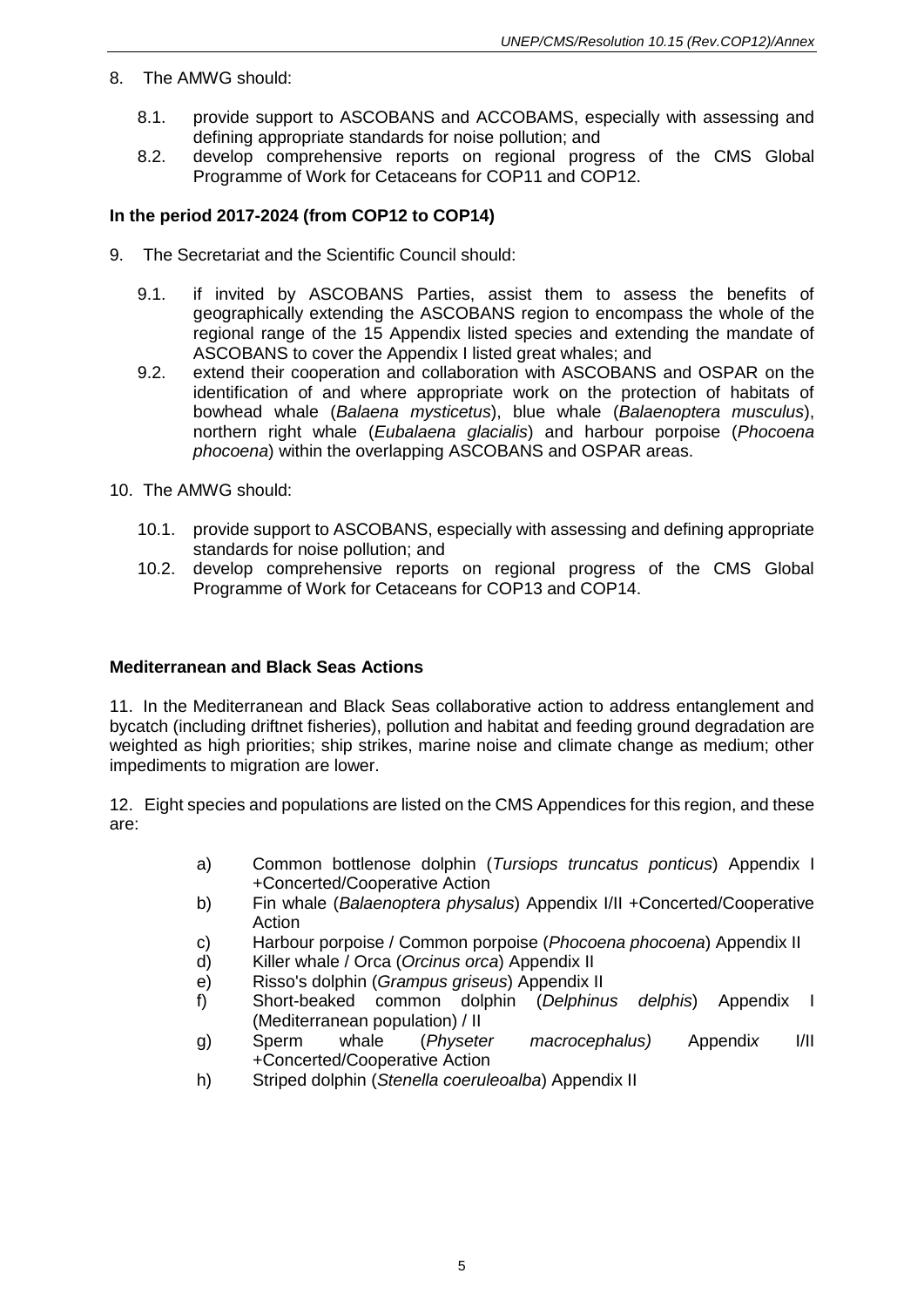- 13. The Secretariat and the Scientific Council should:
	- 13.1. establish greater cooperation and collaboration between CMS, ACCOBAMS, the Bern Convention, the Barcelona Convention and the Bucharest Convention;
	- 13.2. extend their cooperation and collaboration with ACCOBAMS and OSPAR on the identification of and where appropriate work on the protection of habitats of bowhead whale (*Balaena mysticetus*), blue whale (*Balaenoptera musculus*) and North Atlantic right whale (*Eubalaena glacialis*) within the overlapping ACCOBAMS and OSPAR areas;
	- 13.3. increase the collaboration between CMS, ACCOBAMS and IMO. This is already a positive and important relationship; and
	- 13.4. establish an active collaboration agreement with relevant RFMOs, with the objective of measurably reducing cetacean bycatch.
- 14. The AMWG should:
	- 14.1. provide support to ACCOBAMS, especially with assessing and defining appropriate standards for noise pollution; and
	- 14.2. develop comprehensive reports on regional progress of the CMS Global Programme of Work for Cetaceans for COP11 and COP12.

# **In the period 2017-2024 (from COP12 to COP14)**

- 15. The AMWG should:
	- 15.1. provide support to ACCOBAMS, especially with assessing and defining appropriate standards for noise pollution; and
	- 15.2. develop comprehensive reports on regional progress of the CMS Global Programme of Work for Cetaceans for COP13 and COP14.

# **Central and South East Atlantic Ocean (Western Africa) Actions**

16. In the Central and South East Atlantic Ocean collaborative action to address entanglement and bycatch and marine bushmeat are weighted as high priorities; pollution, marine noise and habitat and feeding ground degradation are weighted as medium; climate change and ship strikes are lower.

17. Ten species and populations are listed on the CMS Appendices for this region, and these are:

- a) Atlantic humpback dolphin (*Sousa teuszii*) Appendix I/II
- b) Blue whale (*Balaenopter amusculus*) Appendix I +Concerted/Cooperative **Action**
- c) Bryde's whale (*Balaenoptera edeni*) Appendix II
- d) Clymene dolphin (*Stenella clymene*) Appendix II
- e) Fin whale (*Balaenoptera physalus*) Appendix I/II +Concerted/Cooperative **Action**
- f) Harbour porpoise / Common porpoise (*Phocoena phocoena*) Appendix II
- g) Humpback whale (*Megaptera novaeangliae*) Appendix I +Concerted/Cooperative Action
- h) Killer whale / Orca (*Orcinus orca*) Appendix II
- i) Sei whale (*Balaenoptera borealis*) Appendix I/II +Concerted/Cooperative Action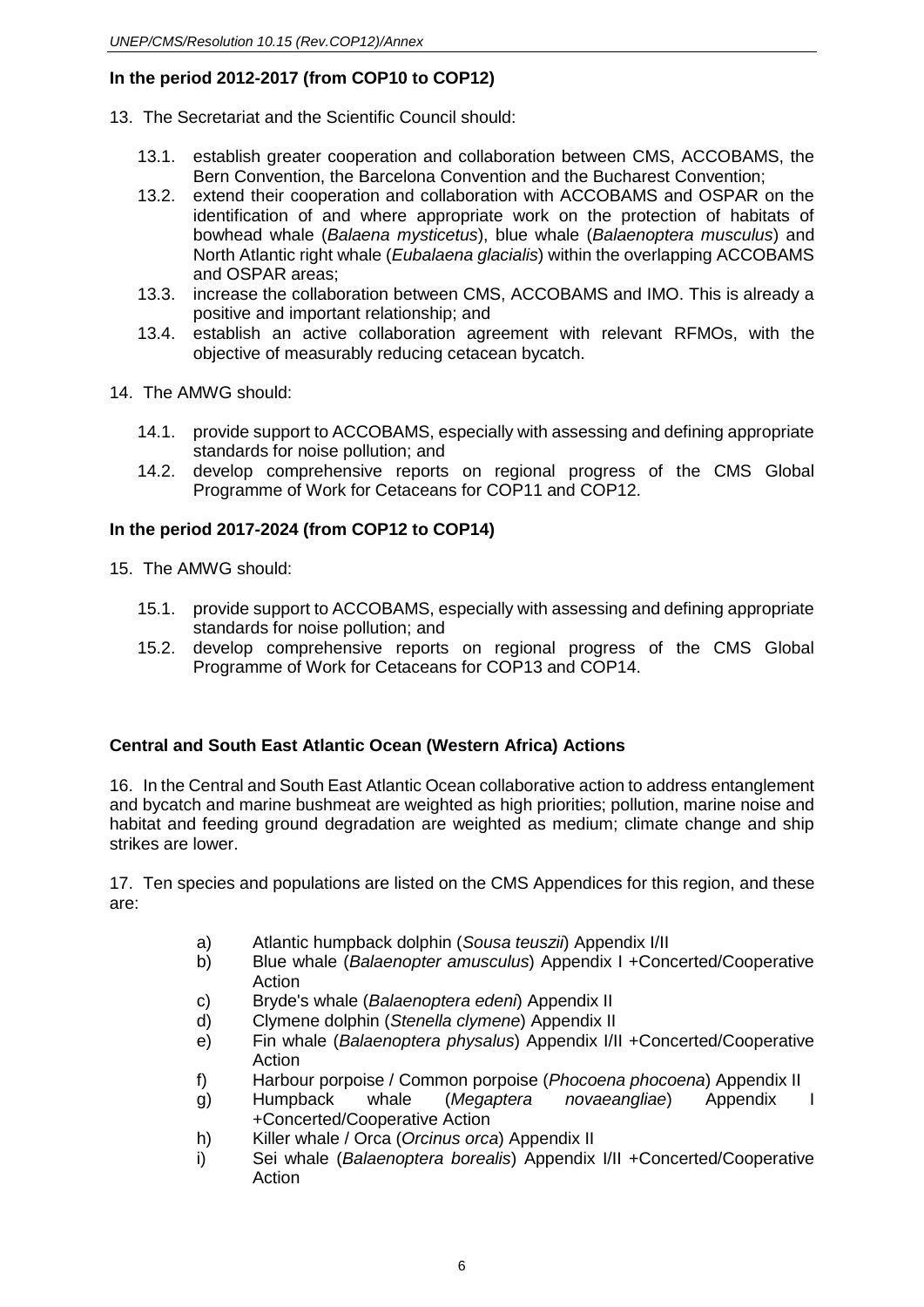j) Sperm whale (*Physeter macrocephalus*) Appendix I/II +Concerted/Cooperative Action

### **In the period 2012-2017 (from COP10 to COP12)**

- 18. The Secretariat and the Scientific Council should:
	- 18.1. identify and establish greater collaboration between CMS, the UNEP Regional Seas Programme and the Abidjan Convention as appropriate;
	- 18.2. develop an active collaboration agreement with relevant RFMOs, with the objective of measurably reducing cetacean bycatch; and
	- 18.3. approach CITES to discuss cooperative support for addressing marine bushmeat as a regional issue.
- 19. The AMWG should:
	- 19.1. provide support to the Western African Aquatic Mammals MOU, especially with assessing and developing mitigation measures for the region bycatch and marine bushmeat, identification of and where appropriate work on the protection of habitats and developing appropriate standards for noise pollution; and
	- 19.2. develop comprehensive reports on regional progress of the CMS Global Programme of Work for Cetaceans for COP11 and COP12.

#### **In the period 2017-2024 (from COP12 to COP14)**

- 20. The Secretariat and the Scientific Council should:
	- 20.1. collaborate with the Western African Aquatic Mammals MOU Signatories to assess the benefits of extending the agreement area of the Western African Aquatic Mammals MOU to encompass the high seas area of this region; and
	- 20.2. collaborate with the Western African Aquatic Mammals MOU Signatories to assess the benefits of extending the scope of the agreement to include the Appendix I listed great whales.
- 21. The AMWG should:
	- 21.1. provide support to the Western African Aquatic Mammals MOU, especially with assessing and developing mitigation measures for the region bycatch and marine bushmeat, identification of and where appropriate work on the protection of habitats and developing appropriate standards for noise pollution; and
	- 21.2. develop comprehensive reports on regional progress of the CMS Global Programme of Work for Cetaceans for COP13 and COP14.

#### **North West Atlantic Ocean (Atlantic North America and the Caribbean) Actions**

22. In the Caribbean Seas and North West Atlantic Ocean collaborative action to address entanglement and bycatch, ship strikes and marine noise are weighted as high priorities; habitat and feeding ground degradation are weighted as medium; climate change and pollution as lower.

23. Nine species and populations are listed on the CMS Appendices for this region, and these are:

- a) Blue whale (*Balaenoptera musculus*) Appendix I +Concerted/Cooperative Action
- b) Bryde's whale (*Balaenoptera edeni*) Appendix II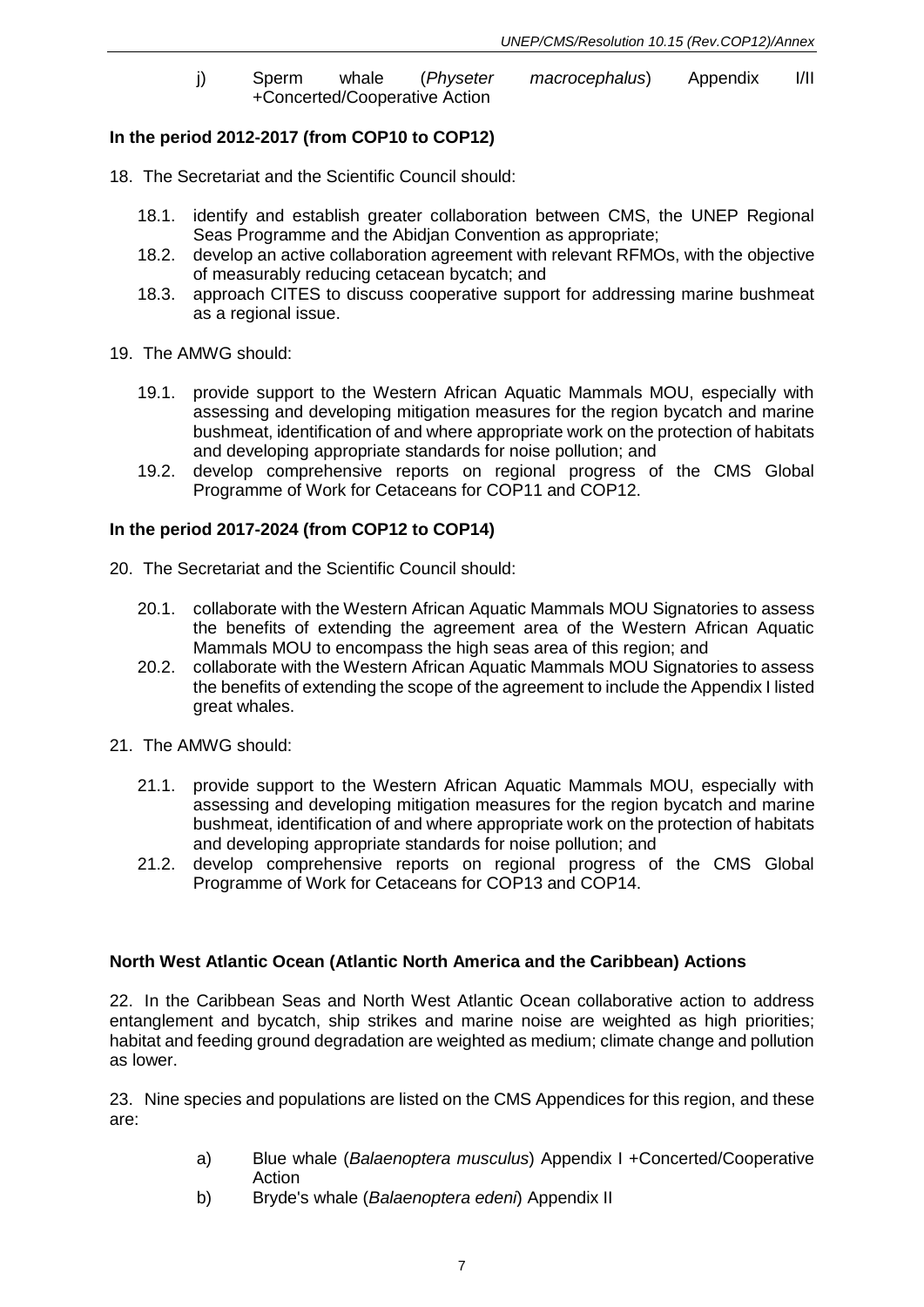- c) Fin whale (*Balaenopter physalus*) Appendix I/II +Concerted/Cooperative Action
- d) Humpback whale (*Megaptera novaeangliae*) Appendix I +Concerted/Cooperative Action
- e) Killer whale / Orca (*Orcinus orca)* Appendix II
- f) Northern bottlenose whale (*Hyperoodon ampullatus*) Appendix II
- g) North Atlantic right whale (*Eubalaena glacialis*) Appendix I
- h) Sei whale (*Balaenoptera borealis*) Appendix I/II +Concerted/Cooperative Action
- i) Sperm whale (*Physeter macrocephalus*) Appendix I/II +Concerted/Cooperative Action

- 24. The Secretariat and the Scientific Council should:
	- 24.1. establish greater collaboration with the UNEP Regional Seas Programme, the Western Hemisphere Migratory Species Initiative (WHMSI), the Cartagena Convention and SPAW. SPAW's established forward programme of work could be built upon to also encompass the CMS listed species, for the benefit of Caribbean CMS Parties;
	- 24.2. develop an active collaboration agreement with relevant RFMOs, including the International Commission for the Conservation of Atlantic Tunas (ICCAT) with the objective of measurably reducing cetacean bycatch; and
	- 24.3. investigate an arrangement with the Western Hemisphere Migratory Species Initiative (WHMSI) to deliver a regional Action Plan for the CMS species of North America and the Caribbean.
- 25. The AMWG should:
	- 25.1. provide support to the region and collaborate with SPAW and WHMSI, especially with assessing and developing mitigation measures for the region's bycatch, identification of and where appropriate work on the protection of habitats and developing appropriate standards for noise pollution; and
	- 25.2. develop comprehensive reports on regional progress of the CMS Global Programme of Work for Cetaceans for COP11 and COP12.

### **In the period 2017-2024 (from COP12 to COP14)**

- 26. The AMWG should:
	- 26.1. provide support to the region and collaborate with SPAW and WHMSI, especially with assessing and developing mitigation measures for the region's bycatch, identification of and where appropriate work on the protection of habitats and developing appropriate standards for noise pollution; and
	- 26.2. develop comprehensive reports on regional progress of the CMS Global Programme of Work for Cetaceans for COP13 and COP14.

### **South West Atlantic Ocean (Atlantic Latin America) Actions**

27. In the South West Atlantic Ocean collaborative action to address entanglement and bycatch are weighted as high priorities; ship strikes, pollution and habitat and feeding ground degradation as medium priorities; climate change and marine noise as lower.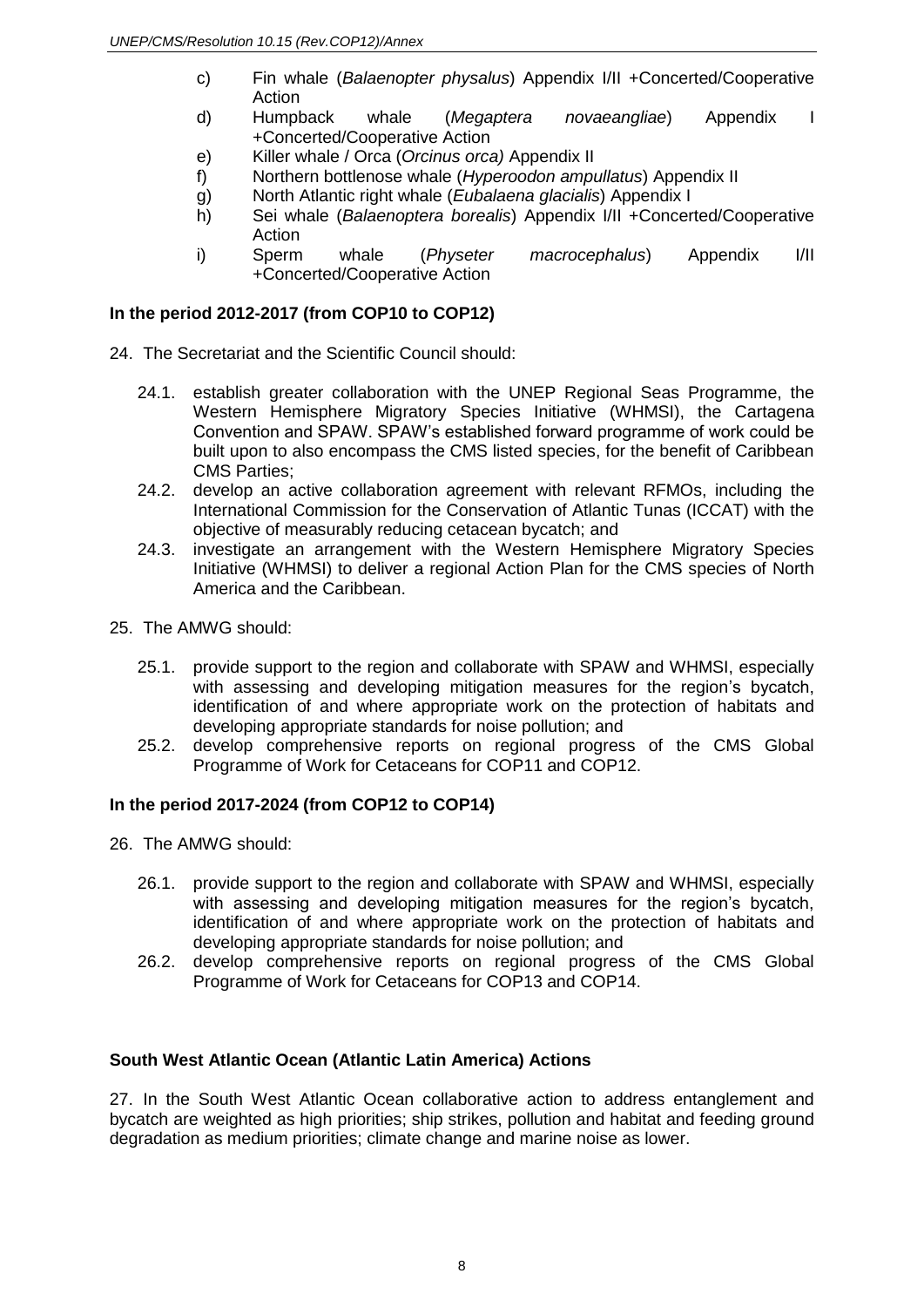28. Seventeen species and populations are listed on the CMS Appendices for this region, are these are:

- a) Amazon river dolphin / Boto (*Inia geoffrensis*) Appendix II
- b) Blue whale (*Balaenoptera musculus*) Appendix I +Concerted/Cooperative Action
- c) Bryde's whale (*Balaenoptera edeni*) Appendix II
- d) Burmeister's porpoise (*Phocoena spinipinnis*) Appendix II +Concerted/Cooperative Action
- e) Commerson's dolphin (*Cephalorhynchus commersonii*) Appendix II +Concerted/Cooperative Action
- f) Dusky dolphin (*Lagenorhynchus obscurus*) Appendix II +Concerted/Cooperative Action
- g) Fin whale (*Balaenoptera physalus*) Appendix I/II +Concerted/Cooperative Action
- h) Franciscana / La Plata dolphin (*Pontoporia blainvillei*) Appendix I/II +Concerted/Cooperative Action
- i) Guianadolphin (*Sotalia guianensis*) Appendix II
- j) Humpback whale (*Megaptera novaeangliae*) Appendix I +Concerted/Cooperative Action
- k) Killer whale / Orca (*Orcinus orca)* Appendix II
- l) Peale's dolphin / Black-chinned dolphin (*Lagenorhynchus australis*) Appendix II +Concerted/Cooperative Action
- m) Sei whale (*Balaenoptera borealis*) Appendix I/II +Concerted/Cooperative Action<br>Southern
- n) Southern right whale (*Eubalaena australis*) Appendix I +Concerted/Cooperative Action
- o) Spectacled porpoise (*Phocoena dioptrica*) Appendix II +Concerted/Cooperative Action
- p) Sperm whale (*Physeter macrocephalus*) Appendix I/II +Concerted/Cooperative Action
- q) Tucuxi (*Sotalia fluviatilis*) Appendix II

# **In the period 2012-2017 (from COP10 to COP12)**

- 29. The Secretariat and the Scientific Council should:
	- 29.1. investigate an arrangement with WHMSI to deliver a regional Action Plan for the CMS species of Latin America; and
	- 29.2. develop an active collaboration with Parties with the objective of measurably reducing cetacean bycatch.
- 30. The AMWG should:
	- 30.1. provide support to the region and collaborate with WHMSI, especially with assessing and developing mitigation measures for the region's bycatch, identification of and where appropriate work on the protection of habitat; and
	- 30.2. develop comprehensive reports on regional progress of the CMS Global Programme of Work for Cetaceans for COP11 and COP12.

# **In the period 2017-2024 (from COP12 to COP14)**

- 31. The AMWG should:
	- 31.1. provide support to the region and collaborate with WHMSI, especially with assessing and developing mitigation measures for the region's bycatch, identification of and where appropriate work on the protection of habitat; and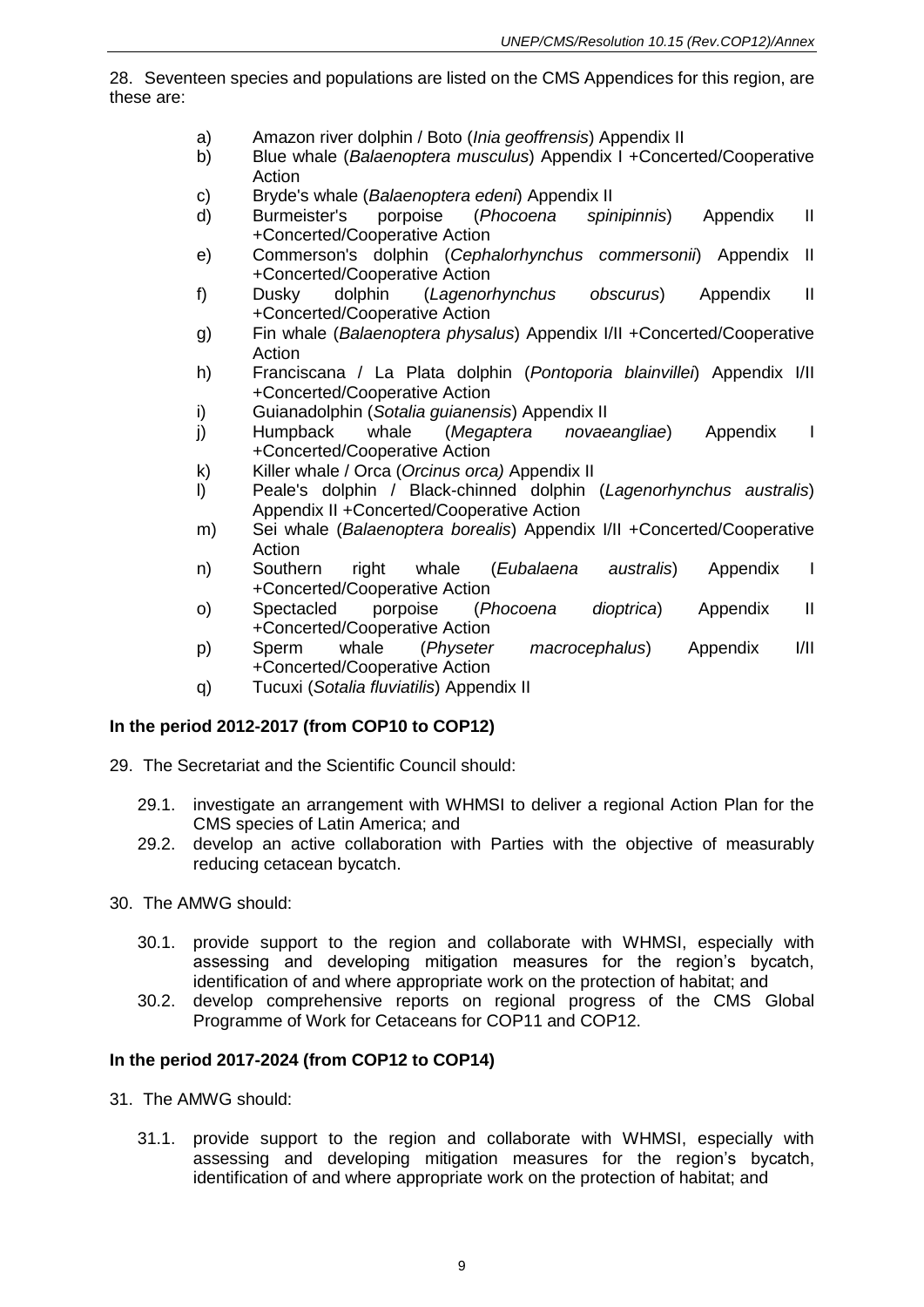31.2. develop comprehensive reports on regional progress of the CMS Global Programme of Work for Cetaceans for COP13 and COP14.

#### **Central and North East Pacific Ocean (Pacific North America and Eastern Tropical Pacific) Actions**

32. In the Central and North East Pacific Ocean collaborative action to address entanglement and bycatch, marine noise and habitat and feeding ground degradation are weighted as high priorities; pollution as a medium priority; and climate change and ship strikes as lower.

33. 14 species and populations are listed on the CMS Appendices for this region, and these are:

- a) Baird's beaked whale (*Berardius bairdii*) Appendix II
- b) Blue whale (*Balaenoptera musculus*) Appendix I +Concerted/Cooperative Action
- c) Bryde's whale (*Balaenoptera edeni*) Appendix II
- d) Dall's porpoise (*Phocoenoides dalli*) Appendix II
- e) Fin whale (*Balaenoptera physalus*) Appendix I/II +Concerted/Cooperative Action
- f) Humpback whale (*Megaptera novaeangliae*) Appendix I +Concerted/Cooperative Action
- g) Killer whale / Orca (*Orcinus orca)* Appendix II
- h) North Pacific right whale (*Eubalaena japonica*) Appendix I
- i) Pantropical spotted dolphin (*Stenella attenuata*) Appendix II +Concerted/Cooperative Action
- j) Sei whale (*Balaenoptera borealis*) Appendix I/II +Concerted/Cooperative Action
- k) Short-beaked common dolphin (*Delphinus delphis*) Appendix II
- l) Sperm whale (*Physeter macrocephalus*) Appendix I/II +Concerted/Cooperative Action
- m) Spinner dolphin (*Stenella longirostris*) Appendix II +Concerted/Cooperative Action
- n) Striped dolphin (*Stenella coeruleoalba*) Appendix II

### **In the period 2012-2017 (from COP10 to COP12)**

- 34. The Secretariat and the Scientific Council should:
	- 34.1. investigate an arrangement with WHMSI to deliver a regional Action Plan, or agreement for these species; and
	- 34.2. develop an active collaboration agreement with relevant RFMOs, including the Inter-American Tropical Tuna Commission (IATTC) with the objective of measurably reducing cetacean bycatch.
- 35. The AMWG should:
	- 35.1. provide support to the region and collaborate with WHMSI, especially with assessing and developing mitigation measures for the region's bycatch, identification of and where appropriate work on the protection of habitat and developing appropriate standards for noise pollution; and
	- 35.2. develop comprehensive reports on regional progress of the CMS Global Programme of Work for Cetaceans for COP11 and COP12.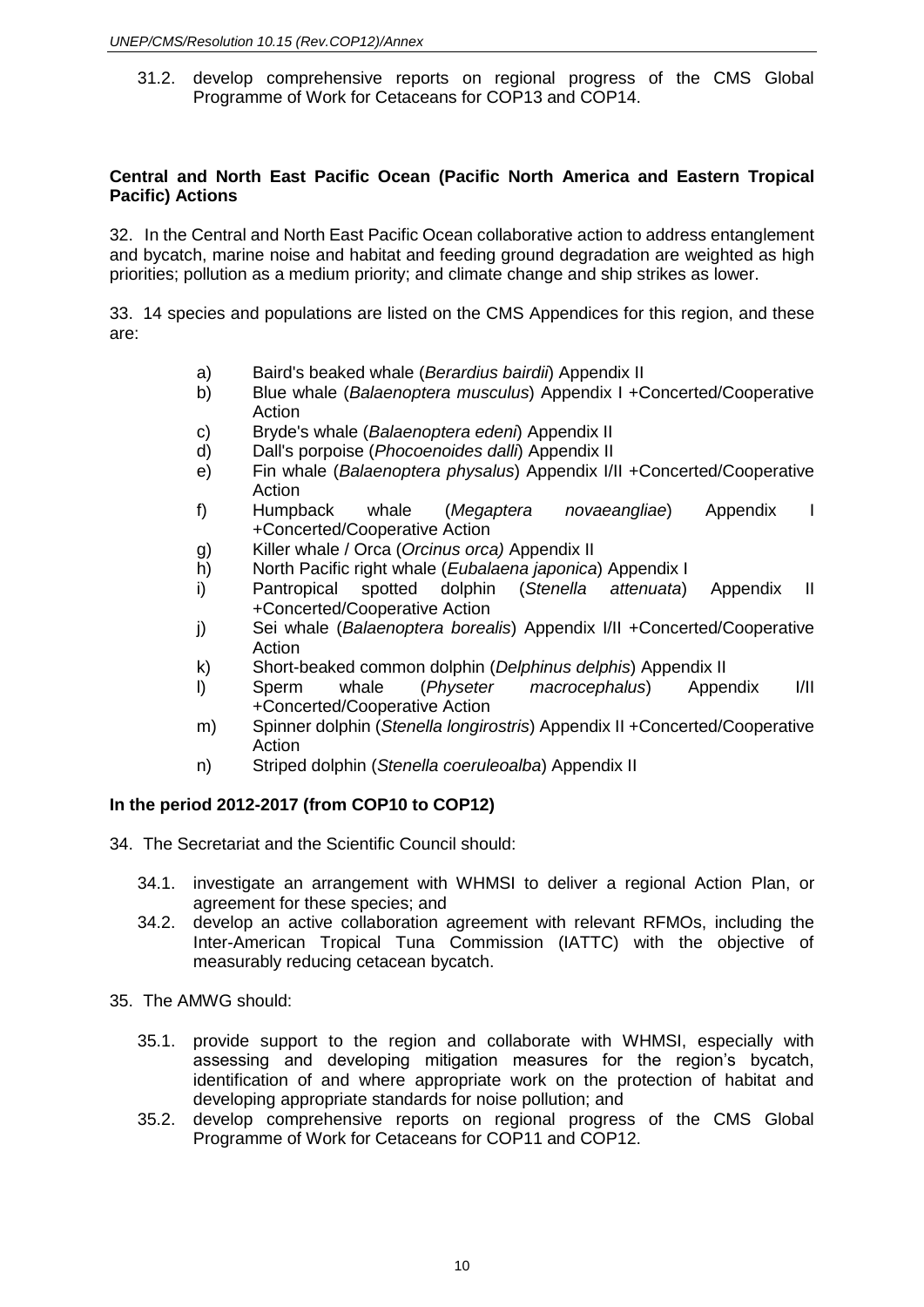# **In the period 2017-2024 (from COP12 to COP14)**

36. The AMWG should:

- 36.1. provide support to the region and collaborate with WHMSI, especially with assessing and developing mitigation measures for the region's bycatch, identification of and where appropriate work on the protection of habitat and developing appropriate standards for noise pollution; and
- 36.2. develop comprehensive reports on regional progress of the CMS Global Programme of Work for Cetaceans for COP13 and COP14.

### **South East Pacific Ocean (Pacific Latin America) Actions**

37. In the South East Pacific Ocean collaborative action to address entanglement and bycatch and marine bushmeat are weighted as high priorities; climate change and ship strikes, pollution and marine noise as lower.

38. 13 species and populations are listed on the CMS Appendices for this region, are these are:

- a) Blue whale (*Balaenoptera musculus*) Appendix I +Concerted/Cooperative Action
- 
- b) Bryde's whale (*Balaenoptera edeni*) Appendix II c) Burmeister's porpoise (*Phocoena spinipinnis)* Appendix II +Concerted/Cooperative Action
- d) Chilean dolphin (*Cephalorhynchus eutropia*) Appendix II +Concerted/Cooperative Action
- e) Dusky dolphin (*Lagenorhynchus obscurus*) Appendix II +Concerted/Cooperative Action
- f) Fin whale (*Balaenoptera physalus*) Appendix I/II +Concerted/Cooperative Action
- g) Heaviside's dolphin (*Cephalorhynchus heavisidii*) Appendix II
- h) Humpback whale (*Megaptera novaeangliae*) Appendix I +Concerted/Cooperative Action
- i) Killer whale / Orca (*Orcinus orca*) Appendix II
- j) Peale's dolphin / Black-chinned dolphin (*Lagenorhynchus australis*) Appendix II +Concerted/Cooperative Action
- k) Sei whale (*Balaenoptera borealis*) Appendix I/II +Concerted/Cooperative Action
- l) Southern right whale (*Eubalaena australis*) Appendix I +Concerted/Cooperative Action
- m) Sperm whale (*Physeter macrocephalus*) Appendix I/II +Concerted/Cooperative Action

### **In the period 2012-2017 (from COP10 to COP12)**

- 39. The Secretariat and the Scientific Council should:
	- 39.1. investigate an arrangement with WHMSI to deliver a regional Action Plan, or agreement for these species; and
	- 39.2. develop an active collaboration agreement with relevant RFMOs, including IATTC with the objective of measurably reducing cetacean bycatch.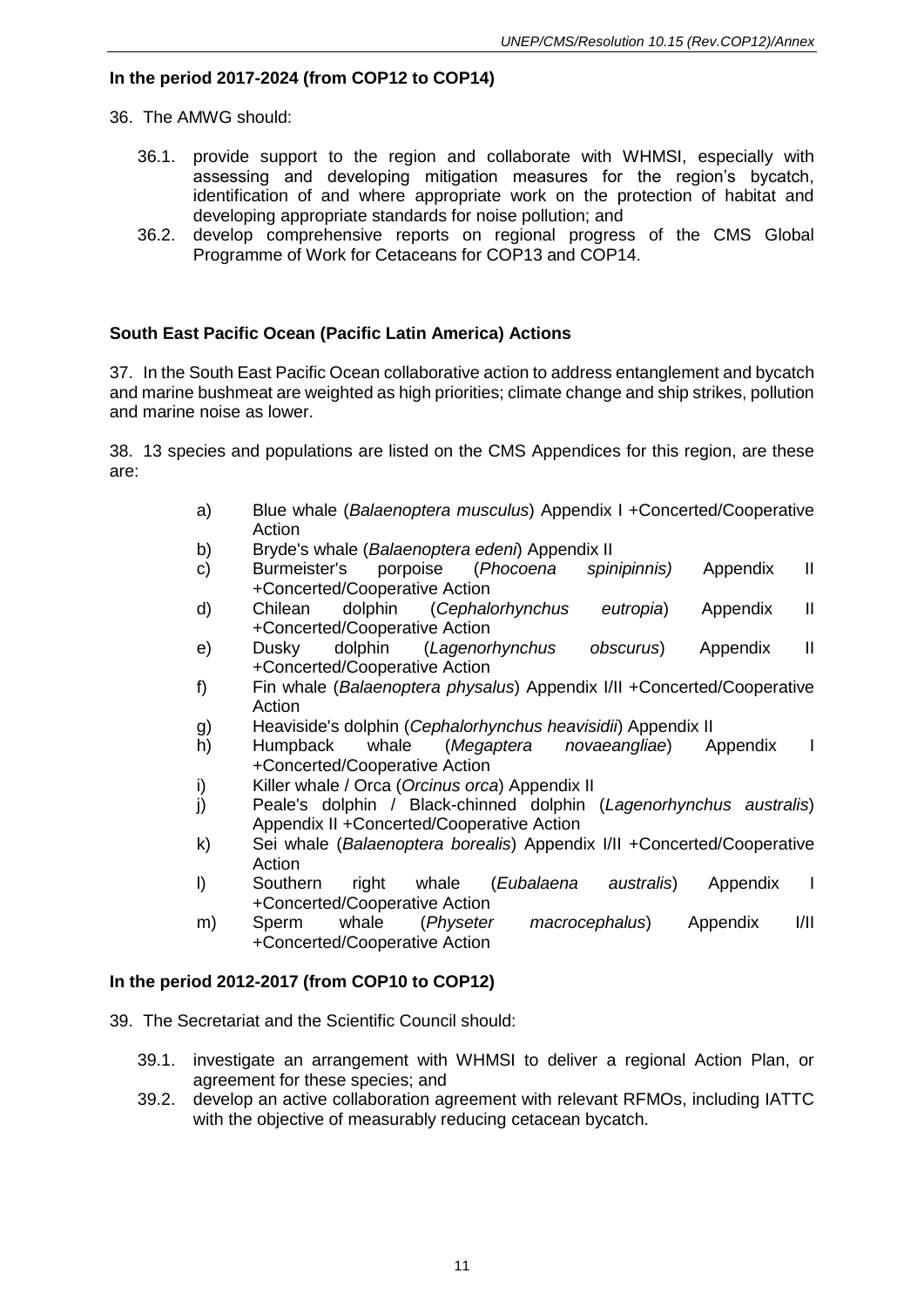#### 40. The AMWG should:

- 40.1. provide support to the region and collaborate with WHMSI, especially with assessing and developing mitigation measures for the region's bycatch and marine bushmeat issues; and
- 40.2. develop comprehensive reports on regional progress of the CMS Global Programme of Work for Cetaceans for COP11 and COP12.

# **In the period 2017-2024 (from COP12 to COP14)**

- 41. The AMWG should:
	- 41.1. provide support to the region and collaborate with WHMSI, especially with assessing and developing mitigation measures for the region's bycatch and marine bushmeat issues; and
	- 41.2. develop comprehensive reports on regional progress of the CMS Global Programme of Work for Cetaceans for COP13 and COP14.

### **Central and North West Pacific Ocean (East and South East Asia) Actions**

42. Central and North West Pacific Ocean collaborative action to address entanglement and bycatch and marine bushmeat, pollution and habitat and feeding ground degradation are weighted as high priorities; ship strikes and marine noise as medium priorities; climate change as lower.

43. Nineteen species and populations are listed on the CMS Appendices for this region, and these are

- a) Australian snubfin dolphin (*Orcaella heinsohni*) Appendix II
- b) Baird's beaked whale (*Berardius bairdii*) Appendix II
- c) Blue whale (*Balaenoptera musculus*) Appendix I +Concerted/Cooperative Action
- d) Bryde's whale (*Balaenoptera edeni*) Appendix II
- e) Dall's porpoise (*Phocoenoides dalli*) Appendix II
- f) Fin whale (*Balaenoptera physalus*) Appendix I/II +Concerted/Cooperative Action
- g) Finless porpoise (*Neophocaena phocaenoides*) Appendix II +Concerted/Cooperative Action
- h) Fraser's dolphin (*Lagenodelphis hosei*) Appendix II +Concerted/Cooperative
- i) Humpback whale (*Megaptera novaeangliae*) Appendix I +Concerted/Cooperative Action
- j) Indo-Pacific bottlenose dolphin (*Tursiops aduncus*) Appendix II +Concerted/Cooperative
- k) Indo-Pacific humpback dolphin (*Sousa chinensis*) Appendix II +Concerted/Cooperative Action
- l) Irrawaddy dolphin (*Orcaella brevirostris*) Appendix I/II +Concerted/Cooperative Action
- m) Killer whale / Orca (*Orcinus orca*) Appendix II
- n) North Pacific right whale (*Eubalaena japonica*) Appendix I
- o) Omura's whale (*Balaenoptera omurai*) Appendix II
- p) Pantropical spotted dolphin (*Stenella attenuata*) Appendix II +Concerted/Cooperative Action
- q) Sei whale (*Balaenoptera borealis*) Appendix I/II +Concerted/Cooperative Action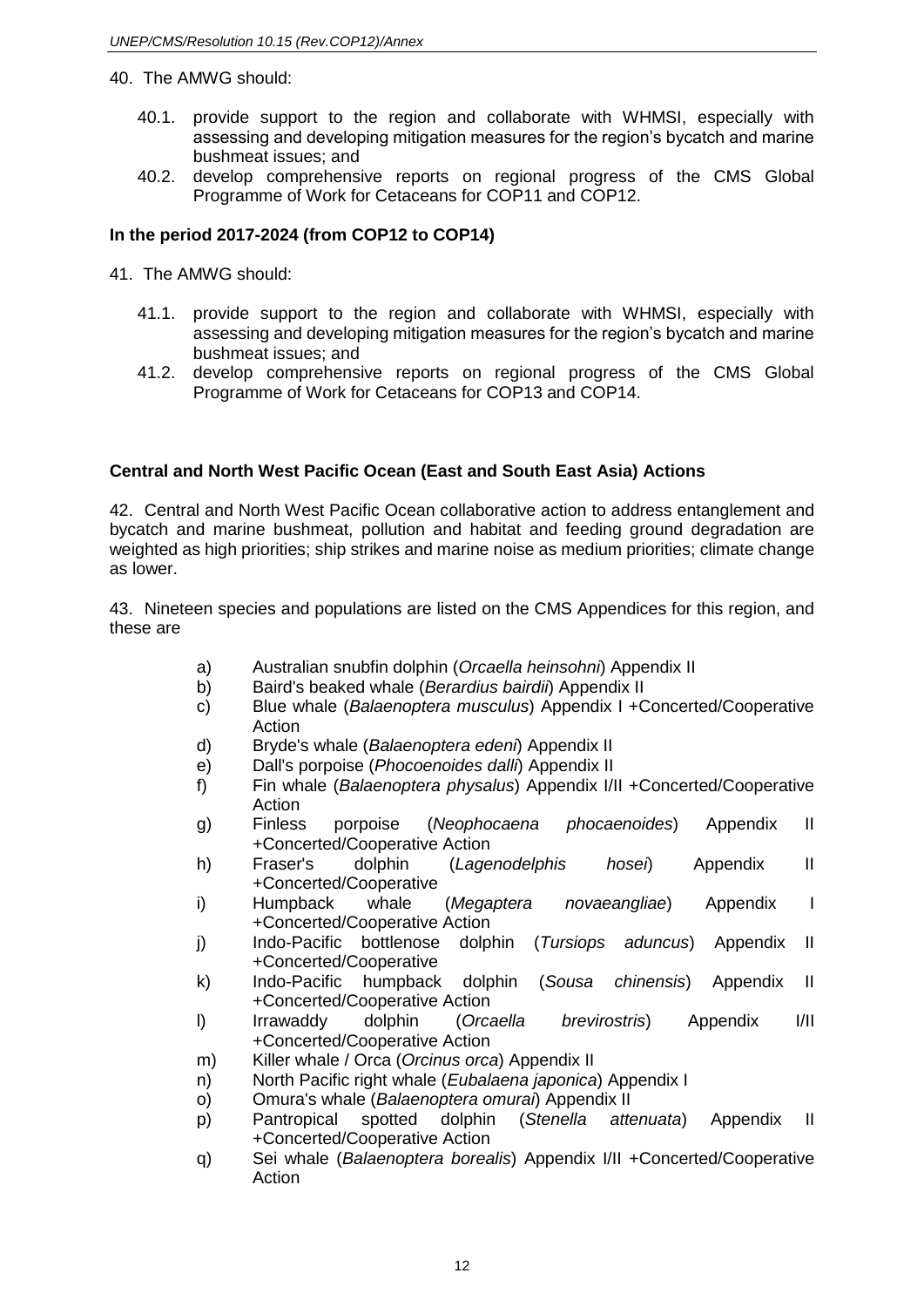- r) Sperm whale (*Physeter macrocephalus*) Appendix I/II +Concerted/Cooperative Action
- s) Spinner dolphin (*Stenella longirostris*) Appendix II +Concerted/Cooperative Action

- 44. The Secretariat and the Scientific Council should:
	- 44.1. develop greater cooperation and collaboration with an appropriate body within ASEAN (Association of Southeast Asian Nations);
	- 44.2. negotiate a regional agreement for cetaceans in South East Asia; and
	- 44.3. develop an active collaboration agreement with relevant RFMOs, including the Western and Central Pacific Fisheries Commission (WCPFC) with the objective of measurably reducing cetacean bycatch.
- 45. The AMWG should:
	- 45.1. provide support to the region, especially with assessing and developing mitigation measures for the region's bycatch, identification of and where appropriate work on the protection of habitat and developing appropriate standards for noise pollution; and
	- 45.2. develop comprehensive reports on regional progress of the CMS Global Programme of Work for Cetaceans for COP11 and COP12.

### **In the period 2017-2024 (from COP12 to COP14)**

- 46. The AMWG should:
	- 46.1. provide support to the region, especially with assessing and developing mitigation measures for the region's bycatch, identification of and where appropriate work on the protection of habitat and developing appropriate standards for noise pollution; and
	- 46.2. develop comprehensive reports on regional progress of the CMS Global Programme of Work for Cetaceans for COP13 and COP14.

### **Pacific Islands Region Actions**

47. In the Pacific Islands Region collaborative action to address entanglement and bycatch and habitat and feeding ground degradation are weighted as high priorities; climate change, pollution as medium priorities; ship strikes and marine noise as lower.

48. Twelve species and populations are listed on the CMS Appendices for this region, and these are:

- a) Australian snubfin dolphin (*Orcaella heinsohni*) Appendix II
- b) Blue whale (*Balaenoptera musculus*) Appendix I +Concerted/Cooperative Action
- c) Bryde's whale (*Balaenoptera edeni*) Appendix II
- d) Dusky dolphin (*Lagenorhynchus obscurus*) Appendix II +Concerted/Cooperative Action
- e) Fin whale (*Balaenoptera physalus*) Appendix I/II +Concerted/Cooperative Action
- f) Humpback whale (*Megaptera novaeangliae*) Appendix I +Concerted/Cooperative Action
- g) Indo-Pacific humpback dolphin (*Sousa chinensis*) Appendix II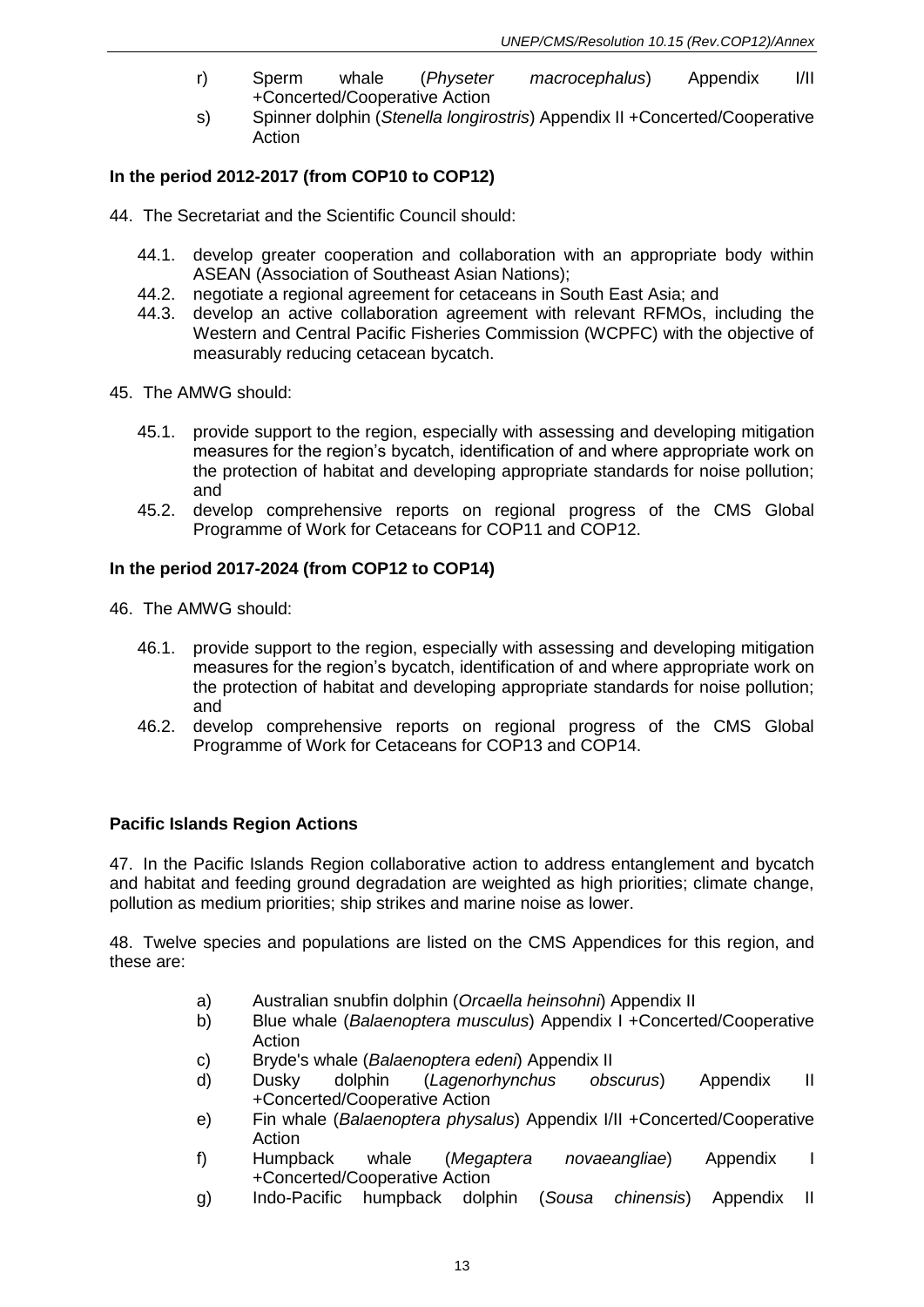+Concerted/Cooperative Action

- h) Killer whale / Orca (*Orcinus orca*) Appendix II
- i) Omura's whale (*Balaenoptera omurai*) Appendix II
- j) Pantropical spotted dolphin (*Stenella attenuata*) Appendix II +Concerted/Cooperative Action
- k) Sei whale (*Balaenoptera borealis*) Appendix I/II +Concerted/Cooperative Action
- l) Sperm whale (*Physeter macrocephalus*) Appendix I/II +Concerted/Cooperative Action

# **In the period 2012-2017 (from COP10 to COP12)**

49. The Secretariat and the Scientific Council should:

- 49.1. develop an active collaboration agreement with relevant RFMOs, including IATTC, the Commission for the Conservation of Southern Bluefin Tuna (CCSBT) and WCPFC with the objective of measurably reducing cetacean bycatch.
- 50. The AMWG should:
	- 50.1. provide support to the Pacific Cetaceans MOU, especially with assessing and developing mitigation measures for the region bycatch, identification of and where appropriate work on the protection of habitat; and
	- 50.2. develop comprehensive reports on regional progress of the CMS Global Programme of Work for Cetaceans for COP11 and COP12.

# **In the period 2017-2024 (from COP12 to COP14)**

- 51. The AMWG should:
	- 51.1. provide support to the Pacific Cetaceans MOU, especially with assessing and developing mitigation measures for the region bycatch and marine bushmeat, identification of and where appropriate work on the protection of habitat; and
	- 51.2. develop comprehensive reports on regional progress of the CMS Global Programme of Work for Cetaceans for COP13 and COP14.

### **Indian Ocean Actions**

52. In the Indian Ocean (including the Red Sea) collaborative action to address entanglement and bycatch, pollution, marine bushmeat habitat and feeding ground degradation are weighted as high priorities; climate change is weighted as a medium priority; ship strikes and marine noise as lower.

53. Fourteen species and populations are listed on the CMS Appendices for this region, and these are:

- a) Blue whale (*Balaenoptera musculus*) Appendix I +Concerted/Cooperative Action
- b) Bryde's whale (*Balaenoptera edeni*) Appendix II
- c) Dusky dolphin (*Lagenorhynchus obscurus*) Appendix II +Concerted/Cooperative Action
- d) Fin whale (*Balaenoptera physalus*) Appendix I/II +Concerted/Cooperative Action
- e) Finless porpoise (*Neophocaena phocaenoides*) Appendix II +Concerted/Cooperative Action
- f) Ganges River dolphin / Susu (*Platanista gangetica gangetica*) Appendix I/II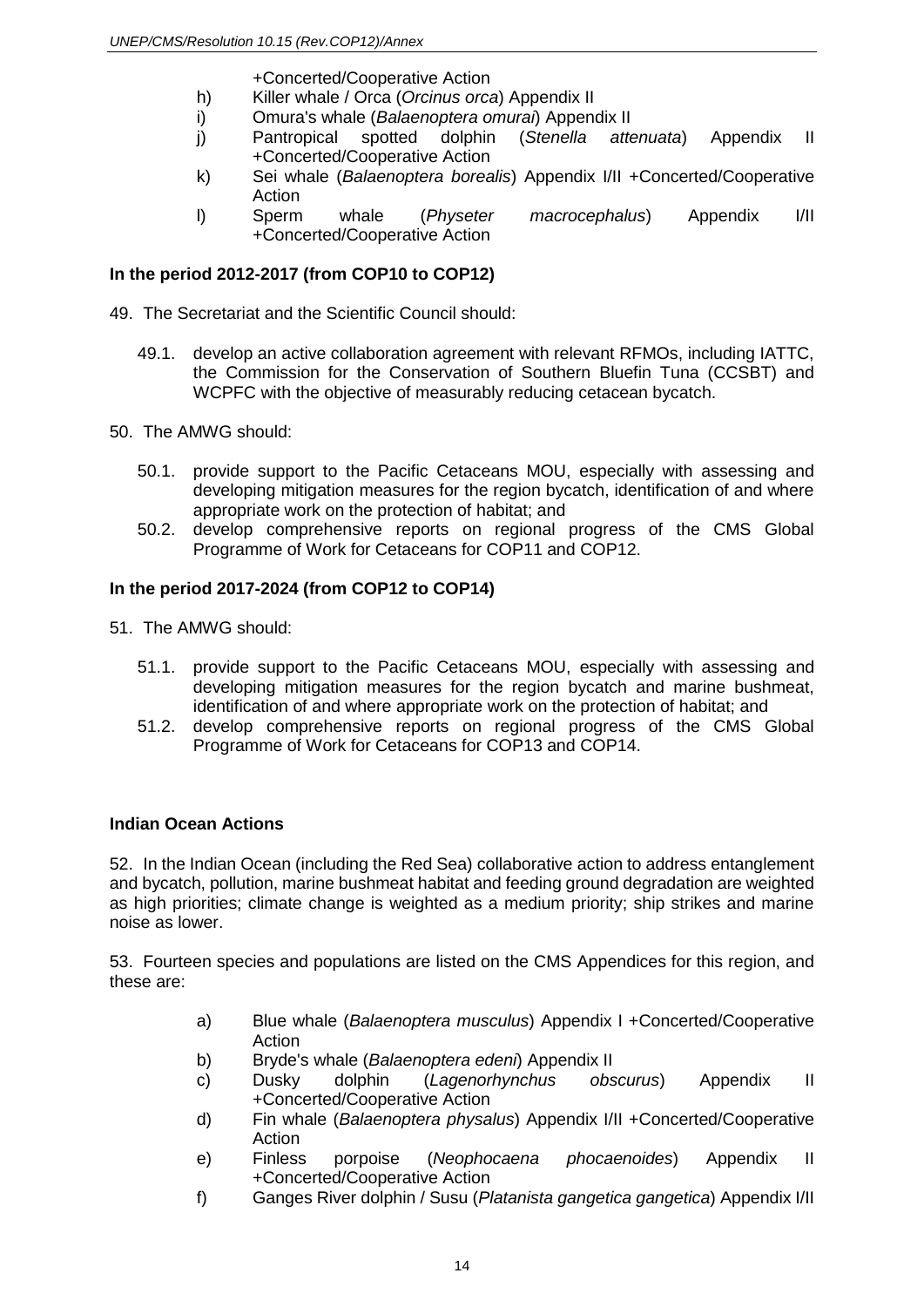+Concerted/Cooperative Action

- g) Humpback whale (*Megaptera novaeangliae*) Appendix I +Concerted/Cooperative Action
- h) Indo-Pacific humpback dolphin (*Sousa chinensis*) Appendix II +Concerted/Cooperative Action
- i) Irrawaddy dolphin (*Orcaella brevirostris*) Appendix I/II +Concerted/Cooperative Action
- j) Killer whale / Orca (*Orcinus orca*) Appendix II
- k) Omura's whale (*Balaenoptera omurai*) Appendix II
- l) Sei whale (*Balaenoptera borealis*) Appendix I/II +Concerted/Cooperative Action
- m) Southern right whale (*Eubalaena australis*) Appendix I +Concerted/Cooperative Action
- n) Sperm whale (*Physeter macrocephalus*) Appendix I/II +Concerted/Cooperative Action

# **In the period 2012-2017 (from COP10 to COP12)**

- 54. The Secretariat and the Scientific Council should:
	- 54.1. facilitate a regional meeting between CMS, the Nairobi Convention, ROMPE and PERSGA to develop a forward strategy for the conservation of cetaceans in the Indian Ocean; and
	- 54.2. develop an active collaboration agreement with relevant RFMOs, PERSGA and the Indian Ocean Tuna Commission (IOTC) with the objective of measurably reducing cetacean bycatch.
- 55. The AMWG should:
	- 55.1. provide support to the region, especially with assessing and developing mitigation measures for the region bycatch and marine bushmeat, identification of and where appropriate work on the protection of habitat; and
	- 55.2. develop comprehensive reports on regional progress of the CMS Global Programme of Work for Cetaceans for COP11 and COP12.

### **In the period 2017-2024 (from COP12 to COP14)**

- 56. The AMWG should:
	- 56.1. provide support to the region, especially with assessing and developing mitigation measures for the region bycatch and marine bushmeat, identification of and where appropriate work on the protection of habitat; and
	- 56.2. develop comprehensive reports on regional progress of the CMS Global Programme of Work for Cetaceans for COP13 and COP14.

### **Arctic Seas Actions**

57. In the Arctic Seas climate change, habitat and feeding ground degradation and marine noise are weighted as high priorities; entanglement and bycatch and pollution as medium priorities; ship strikes as lower.

58. Five species and populations are listed on the CMS Appendices for this region, and these are:

- a) Beluga / White whale (*Delphinapterus leucas*) Appendix II
- b) Bowhead whale (*Balaena mysticetus*) Appendix I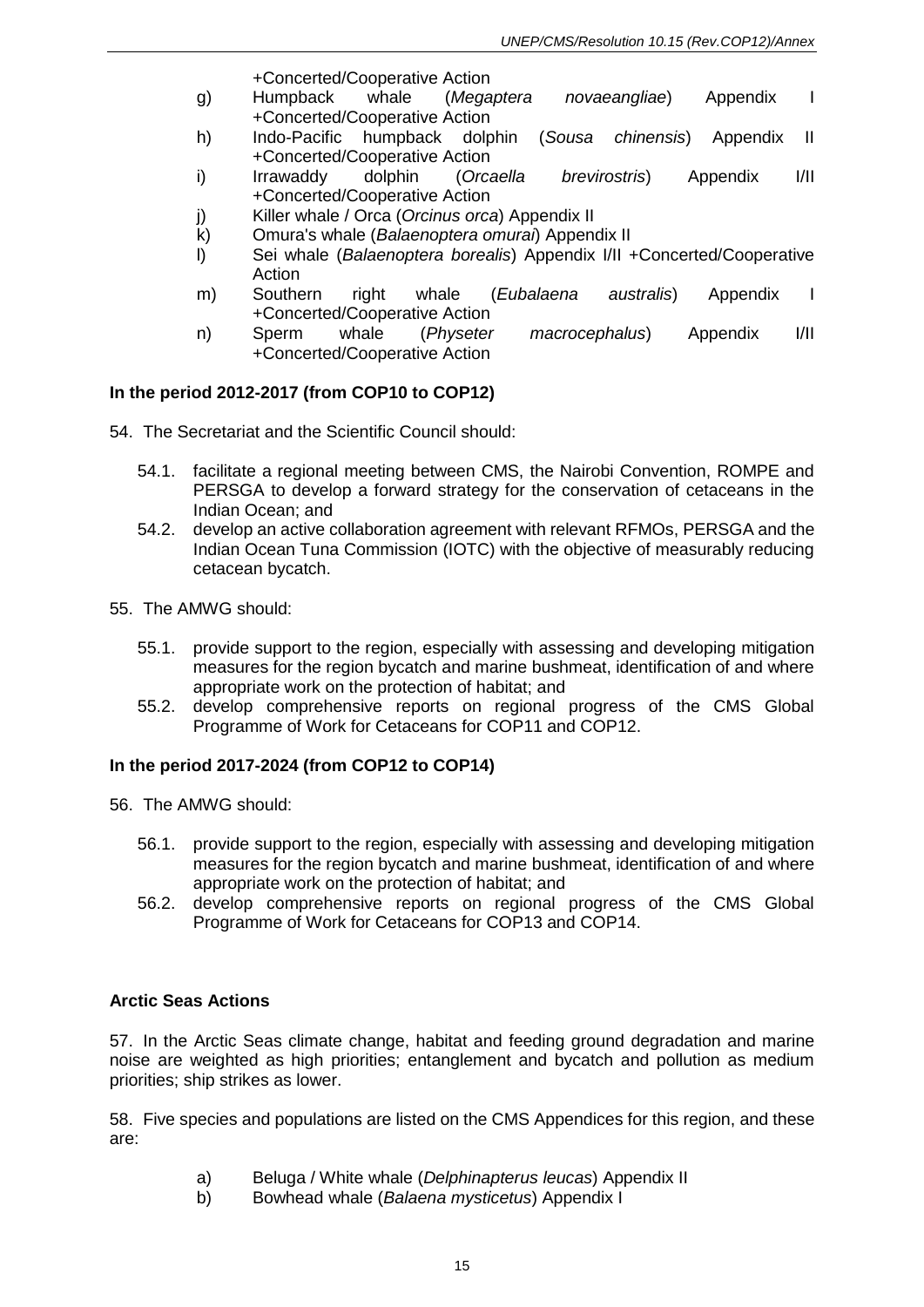- c) Killer whale / Orca (*Orcinus orca*) Appendix II
- d) Narwhal (*Monodon monoceros*) Appendix II
- e) Northern bottlenose whale (*Hyperoodon ampullatus*) Appendix II

- 59. The AMWG should:
	- 59.1. where requested by a Party in the region, provide support, especially scientific and technical advice to assist the requesting CMS Party introduce adaptation measures to counteract the effects on migratory species of climate change, as well as identification of and where appropriate work on the protection of habitat and developing appropriate standards for noise pollution; and
	- 59.2. develop comprehensive reports on regional progress of the CMS Global Programme of Work for Cetaceans for COP11 and COP12.

### **In the period 2017-2024 (from COP12 to COP14)**

- 60. The AMWG should:
	- 60.1. where requested by a Party in the region, provide support, especially scientific and technical advice to assist the requesting CMS Party introduce adaptation measures to counteract the effects on migratory species of climate change, as well as identification of and where appropriate work on the protection of habitat and developing appropriate standards for noise pollution; and
	- 60.2. develop comprehensive reports on regional progress of the CMS Global Programme of Work for Cetaceans for COP13 and COP14.

#### **Southern Ocean Actions**

61. In the Southern Ocean climate change, habitat and feeding ground degradation are weighted as high priorities; entanglement and bycatch, pollution as medium priorities; ship strikes and marine noise as lower.

62. Nine species and populations are listed on the CMS Appendices for this region, and these are:

- a) Antarctic minke whale (*Balaenoptera bonaerensis)* Appendix II
- b) Blue whale (*Balaenoptera musculus*) Appendix I +Concerted/Cooperative Action
- c) Humpback whale (*Megaptera novaeangliae*) Appendix I +Concerted/Cooperative Action
- d) Killer whale / Orca (*Orcinus orca*) Appendix II
- e) Pygmy right whale (*Caperea marginata*) Appendix II
- f) Sei whale (*Balaenoptera borealis*) Appendix I/II +Concerted/Cooperative Action
- g) Southern right whale (*Eubalaena australis*) Appendix I +Concerted/Cooperative Action
- h) Spectacled porpoise (*Phocoena dioptrica*) Appendix II +Concerted/Cooperative Action
- i) Sperm whale (*Physeter macrocephalus*) Appendix I/II +Concerted/Cooperative Action